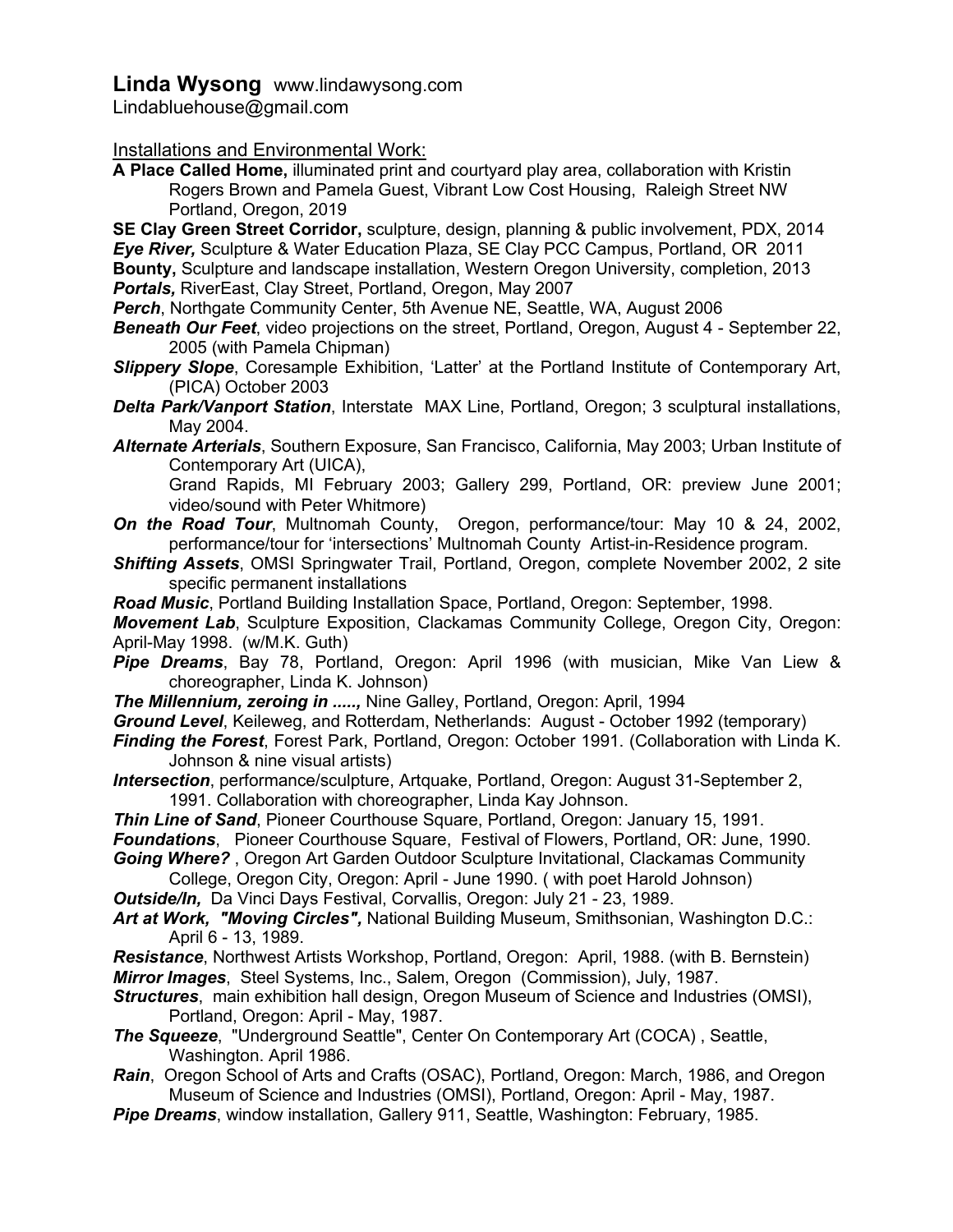*Art at Work, "Tower Construction",* performance/sculpture, Portland Museum of Art, Portland, Oregon: January 1984. (Collaboration with the Building Trades)

Art at Work, Northwest Artists Workshop, Portland, Oregon: Ma y, 1983. (w/ Building Trades.)

### Performance and Social Practice

#### *Urban Ecology Performance/Tour: Art, Community and Restoration,* Collaboration with biologist Toby Query August 2017

*Ross Island Karaoke,* collaboration with *Weird Allen Kaprow Collective*, Portland, 2015 *Jade-Midway Districts, Creative Engagement, January 2015 – March 2015*

*Resident Residency, Sabin Neighborhood, Portland Oregon, 2014*

*Look Up poster campaign,* Portland, Oregon, September 2010

**Clay Street performance /Tour, presented as part of Open Engagement Conference on Social** Practice, Portland, Oregon, May 2010

*Backyard Conversations Tour***,** South Waterfront AIR residency, June 2008 and Portland Institute for Contemporary Art's (PICA) Time Based Festival - TBA:08 Festival , September 2008

*On the Road Tour*, Multnomah County, Oregon, performance/tour: May 10 & 24, 2002, performance/tour for 'intersections' Multnomah County Artist-in-Residence program. *Intersection*, performance/sculpture, Artquake, Portland, Oregon: August 31 - September 2, 1991.Collaboration with choreographer, Linda Kay Johnson)

*Ground Level*, Keileweg, and Rotterdam, Netherlands: August - October 1992 (temporary)

#### Selected Gallery & Group Exhibitions

*Ross Island video*, In Response: Revisiting the DOCUMERICA Photography Project, Newspace Center for Photography, Portland Oregon, May 2017

- *Art & Ecology Show, Ecological Society of America, Indivisible, Portland, Oregon, 2017 Double Difference, Indivisible Gallery, Portland, Oregon, August 2016*
- **Earth & Sky**, Andrew Gallery, William and Mary College, Williamsburg, VA, April 2010. wood cuts & projection

**Holding Sway, PNCA Faculty Show**, PNCA, Portland, Oregon, August – October 2015

**Art Beat Celebrating 15 Years of Creativity,** Mark Wooley Gallery and Peoples Art of Portland, Pioneer Place Mall, April – June 2014

- **PNCA Faculty Show**, PNCA, Portland, Oregon, August October 2013
- **Hardrock Revision Exhibition and Symposium**, Lake City Arts Center, Lake City, Colorado, August 2011
- **Art & Industry**, 2<sup>nd</sup> annual juried competition, presented by the Working Waterfront Coalition (WWC), September 2011, Dry Dock Drawings, pastels on paper
- **PNCA Faculty Biennial Exhibition**, PNCA, Portland, OR, October 2011
- **Construct/Re-Construct**, Cathedral Park Place, Portland, OR, October 2007
- **3315, The Studio Visit, Exit Art**, New York, January 7 28, 2006.
- **Traffic,** *Alternate Arterials***, Exit Art,** New York, New York, October-December, 2005
- **Beneath Our Feet, Graze, TBA Festival**, Portland Center for Contemporary Art (PICA), September 2005
- *Alternate Arterials*, Southern Exposure, San Francisco, California, May 2003
- **Lewis and Clark Expedition Invitational**, State Capital, Salem, OR, 2002-2003

**Environmental Design Conference**, site exhibition, National Conference, meeting Seattle, WA, April 2002

**Sculpture Exposition**, "Vanport", April-May 2002, "Urban Geology", April -June 2000, and "Movement Lab", Clackamas Community College, Oregon City, Oregon

**Springs Eternal**, SeaFirst Gallery, Seattle, Washington: January-February 1998.

**Columbia Slough Research**, Wentz Gallery, Portland, Oregon: October 1997.

**Exchange Exhibition**, College of Design, University of Ulsan, Ulsan, Korea: June-July 1997.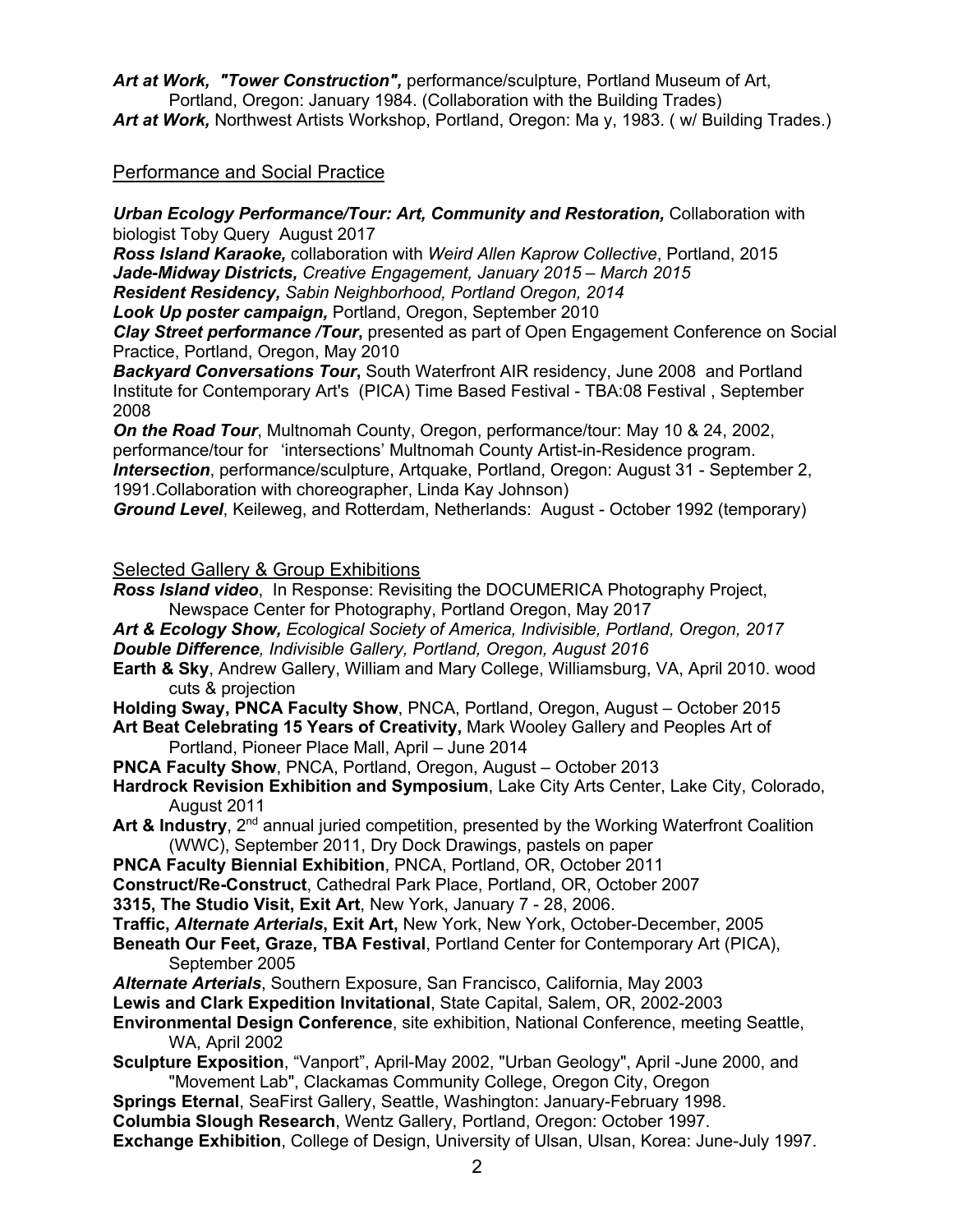**Bumbershoot,** Urban Collaborations, Seattle, Washington: September 1996.

**Elemental Conversations**, Arts in the Arboretum, Forest Park, Portland, OR: July 1995.(w/Dana Lynn Louis)

**Projections, Waterfront Park**, Rose Festival, Portland, OR: June 1995.

**Common Ground**, ORLO, Portland, Oregon, 1994. (BES plant workers w/Bette Lee)

**The Promised Landfill,** ORLO, Portland, Oregon: September 1993.

**Culture Clash, Stichting Kunst en Complex**, Rotterdam, Netherlands: September 1992.

**Environmental Alarm,** "Let us see the City Dumps...", Blackfish Gallery, Ptld, OR: March 1992.

- **Station L, Blue Gallery**, Portland, Oregon: March 1990. Solo show w/sculpture, drawings, video.
- **Arts Commission Fellowship Recipients**, A.N. Bush Gallery, Salem, Oregon: January 1989. **ArtQuake**, Portland Center for the Performing Arts, Portland, Oregon: September 1989.
- **The Visual Chronicle of Portland**, Gallery, Portland Building, Portland, OR: October 1986-88. Drawings, Visual Arts **Resources, University of Oregon**, Eugene, OR: Traveling 1988
- **Rain,** Oregon School of Arts and Crafts, Portland, Oregon: March 1986; Oregon Museum of Science and Industries (OMSI), Portland, Oregon: April-May 1987.

**Artquake,** Portland Art Museum, Portland, Oregon: September 1985.

**Gallery 911,** Window Installation, , Seattle, Washington: February 1985.

**Trapped,** Justice Center, Portland, Oregon: 1984.

**Northwest Artists Workshop**, Portland, Oregon: November 1984.

**Solo Exhibition**, Sculpture & Paintings, Pacific University, Forest Grove, Oregon: April 1983. **Salon Des Refuses**, Belltown, Seattle, Washington: March 1983.

Design Team Experience

- **Art Plan BRT Line,** with Horatio Hung-Yan Law, Jade and Midway NPL districts, Transportation4America and the Kresge Foundation, 2016
- **Jade Midway Placemaking,** developed program with NPL districts and curated with Horatio Hung-Yan Law, Grant, Transportation4America and the Kresge Foundation, 2015.
- **Eliot Housing Art Plan**, Eliot Apartments, commission by Innovative Housing, Portland Oregon, 2012/13

**Hardrock Revision Transdisciplinary Team,** Ute Ulay Mine Site Lake City, CO July 2011 **SE Clay Green Street Design**, Bureau of Environmental Services, Portland OR 2009-2010. **Steel Bridge Skate Park, Art Plan**, collaboration with DAO Architects, Lango Hansen L

Landscape and Grindline Design, Portland, November 2009 - 2010.

**River East Center**, with Greenworks Landscape Architecture, Portland, OR, 2006-2007.

**Northgate 5the Avenue NE Streetscape Improvement Project**, Seattle, Washington, 2006

**Heron Lakes Recreation MasterPlan,** Portland, Oregon, 2001, artist on Team with Parsons Brinkerhoff, engineering, Greenworks, landscape architecture& Fletcher, Farr Ayote, architecture.

**Interstate MAX** - Design Team, Tri-met Light Rail, Portland, Oregon, 2000 - 2004. developed the over all Art Plan and conceptual framework for each station

**Springwater Corridor Trail**, Portland City Parks and Metro, 1998 -2002.

- **Cascade Exhibit,** Oregon Zoo, Portland, OR, visual artist on Ice Cave sound installation, summer 1998
- **Stadium Place Apartments** Michael and Kuhns Architects for Grayco Resources and Walsh Construction, Portland, Oregon fall 1997
- **Oregon Bounty**, collaboration with Carol Mayer-Reed, landscape architect, Welcome to Oregon Project, I-84, Ontario OR, Oregon Department of Transportation. 1995.
- **Urban Collaborations**, collaboration with the Drainage and Wastewater Utility of Seattle, Washington, Dana Lynn Louis & Linda Wysong - developed "Flushing" proposal, 1995.
- **Columbia Boulevard Wastewater Treatment Plant Facilities Plan**, CH2M Hill, engineering, Murase Associates, landscape architecture, Dana Lynn Louis & Linda Wysong,
- **Morrow County History Museum**, Heppner, Oregon, Brian Burke, Architect, artist consultant on creating installation space and Artist Residency Program, 1995.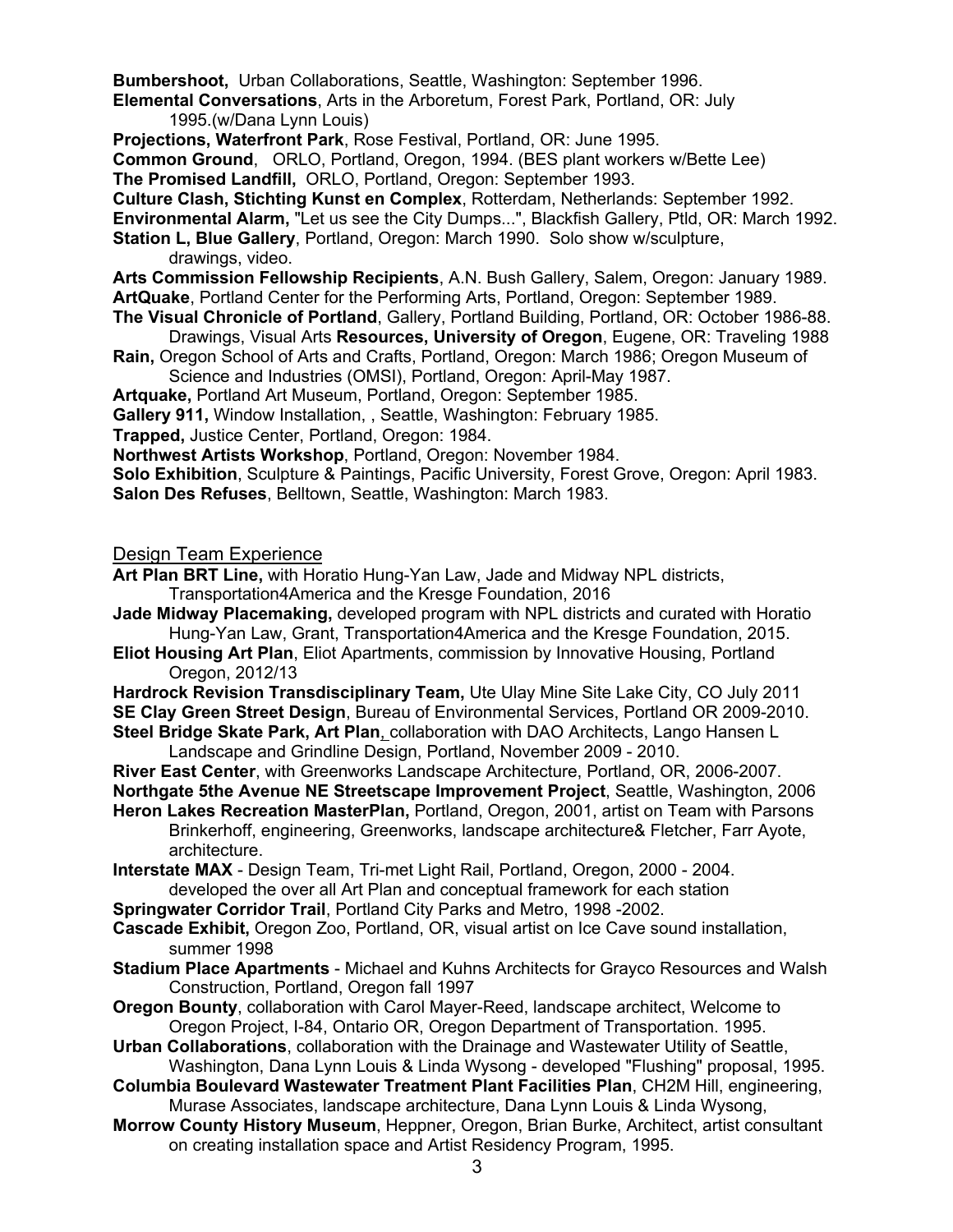**Columbia Boulevard Wastewater Treatment Plant,** Century West Carollo, engineering, Fletcher, Farr, Ayotte, architecture, Murase Associates, landscape architecture.,1993

**Alameda Community Playground**, Michael McCulloch, architect, Carol Mayer-Reed, landscape architect, 1993

#### Grants/Awards

- **Oregon Arts Commission & Ford Family Foundation,** Career Opportunity Grant, travel to Japan, 2016.
- **Fair Grant for Professional Practice,** Pacific Northwest College of Art, travel to Japan 2014
- **Precipice Fund Grant** (Andy Warhol Regional Re-granting Program) recipient 2013. Resident Residency Program –,Katy Asher, Ariana Jacob, Khris Soden, Krista Connerly, Linda Wysong, Mack McFarland, 2013
- **Portland Best Public art in Portland 2014,** Richard Speer Critics Award, Willamette Week Publication, 2015
- **Top Stormwater Project 2013,** Stormwater Solutions for PCC SE Clay Education Plaza 2013
- **President's Volunteer Service Award**, Barack Obama, Washington DC, June 2012 Awarded for service: Art & Site Planning the city of Lake City, Colorado, Hardrock Revision Project
- **Seattle Best City Project Award of Excellence 2007,** *Perch* from the Washington State Department of Transportation and Federal Highway Administration.
- **Mayor's Grant for the Creative Economy**, Portland Oregon, April 2005
- **RACC Project Grant,** 2004, "Beneath Our Feet" video projects
- **Burdock/Burn Foundation,** interdisciplinary grant, 2004
- **Lilla Jewel Award,** 1998, McKenzie River Gathering Foundation, Visual Arts Award
- **Oregon Artists Fellowship,** 1997 & 1987 Interdisciplinary Award
- **Mayors Purchase Award**, Ulsan Korea, 1997
- **1995/96 Artists' Projects Regional Initiative Grant**, funded by National Endowment for the Arts, The Rockefeller Foundation, and The Andy Warhol Foundation for the Visual Arts.
- **Project Grant**, Regional Arts & Culture Council, Portland, Oregon, 1996.
- **Burdock/Burn Foundation,** interdisciplinary grant, spring 1996
- **Technical Assistance Grant**, Regional Arts & Culture Council to study w/ Goat Island at Chicago Art Institute
- **Professional Development Grant**, Portland State University, Portland, Oregon, 1999 for Crow's Shadow residency, 1997 for search/development, 1992 residency in Netherlands.

**Technical Assistance Grant**, Metropolitan Arts Commission, Portland, Oregon, 1990, video. **Oregon Commission for the Humanities**, Chairman's Grant 1983-84.

#### Selected Lectures/Public Speaking

- **Association of Environmental Studies and Science** (AESS). "Working Across Boundaries: Art + Science in Practice", American University in Washington, D.C June 2018
- **Ecological Society of America***, Art, Community and Environmental Design*, panel presentation, National Conference, Portland, OR. August, 2017
- **New Partners for Smart Growth Conference,** Planning for People WITH People: Using Creative Placemaking to Engage, Celebrate, Design, February 11, 2016 Portland Or,
- **Conference of East Asian Environmental History, Ecologically Engaged Art and Science,** panel, Takamatsu, Japan, October 23, 2015
- **Artists Working with Institutions**, Open Engagement Conference on Social Practice, Portland, OR May 2013
- **Open Engagement Conference on Social Practice,** Panel on Art and the Environment, invited by author and critic Linda Weintraub, Portland, OR May 2010
- **Art and Science Lecture**, William and Mary College, Williamsburg, VA, April 2010.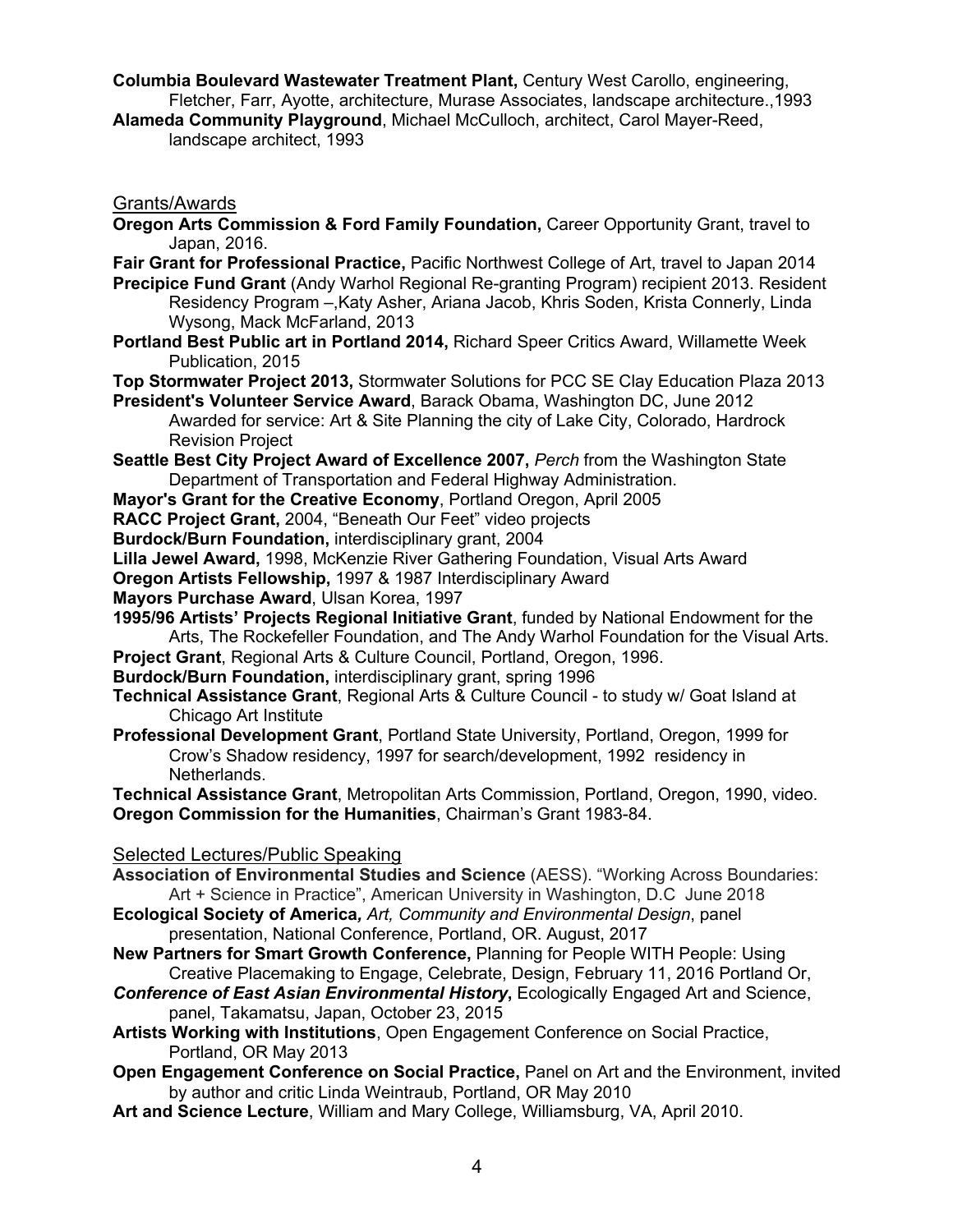**Creative Arts and Urban Renewal-Art, Conversation and Community,** Conference on Social Theory, Politics and the Arts - presentation of paper on SOWA Social Practice, Baltimore, MD, October 2008

- **Art and Environmental Issues**, "Urban Systems and Water Issues", Lecture Series, Clackamas Community College, Oregon City, May 2006
- **Social Theory, Politics and the Arts Conference,** Eugene, OR, paper/presentation, "Public Art & Civic Dialog", with Valerie Otani, October, 2005

**Urban Institute of Contemporary Art** (UICA), Grand Rapids, MI, artist talk, February 2003 **Interstate Firehouse Cultural Center** (IFCC), Portland, Oregon, artist talk, August 28, 2003 **Symposium on Environmental Affairs,** artist panel**,** Lewis and Clark College, Portland, OR, October 2003

**American for the Arts National Conference**, annual meeting, Portland, OR, speaker/tour guide, "Trailblazers in Transit Tour, Interstate MAX , June 2003

**Art Beat Speaker,** Portland Community College, Cascade & Sylvania Campuses, May 2003 **Lewis and Clark College**, Portland, OR, Artist lecture summer program,, July 2000 **Visual Arts and Science Lecture,** Clackamas CC Oregon City, OR, April 1998 **Arts and Community,** panel member, Public Forum, PSU University, Portland, OR, 1997 **Lincoln High School Humanities**, Portland, OR, "Art and Politics" lecture, May 1996 **Sculpture Society of Washington DC,** District of Columbia, artist talk, January 1989

#### Residencies

**Leland Iron Works Residency**, Oregon City, June Oregon 2018

**Out Post Signal Fire Residency**, Mount Hood National Forest, Oregon July 2016. **Sabin Resident Residency,** Portland, OR 2014

**Hardrock Revision,** Trans-disciplinary Residency with Colorado Art Ranch focused on the reclamation and reuse of a closed sliver mine in Lake City Colorado, July-August 2011

**South Waterfront Guest Artist Residency**, Portland, OR, June 2007

**intersections,** Multnomah County Artist Residency, Portland, OR, 2001

**Crow's Shadow Institute** - Pendleton, OR, Artists Residency (Umatilla Indian Reservation), June 1999.

**Stichting Kunst en Complex**, Rotterdam, Netherlands: July-August 1992.

#### Community Contributions

**Public Safety Center** Selection Panel, Beaverton Arts Commission, May 2018 **Jade-Midway District Art Plan and Community Grants** 2015

**Bureau of Environmental Services, Portland, Oregon, SW 87th Avenue Pump Station,** 

**Public Art Selection Committee,** Regional Arts and Culture Council, Portland, OR 2015 **Cathedral School**, developed instructional unit Urban Spaces, Portland, OR 2012

**Dawson Park** Art Selection Committee, Regional Arts and Culture Council, Portland, Oregon 2011 - 2012

**Division Street** Art Selection Committee, Regional Arts & Culture Council, Portland, OR 2010 **Sunnyside Environmental School,** Portland, OR, sculpture curriculum 2006

**North Coast Nature Conservancy**, Neawanna Point, volunteer consultant - art and land use planning, Wilbur E. Ternyik project, 2005-06

**Columbia Slough Watershed**, Portland, OR, benefit exhibition, April 2006

**Multnomah County Residency Program Selection Committee** (RACC), Portland, OR, 2005 **St. Johns North Portland Art Festival,** Portland, OR July-August 2005

**Portland Cable Access Section Committee**, Regional Arts and Culture Council,, Portland, OR, October 2003.

**North Coast Nature Conservancy**, Neawanna Point, creation of a memorial sculpture for the public trail, Gerhardt, OR. 2003

**Showcase Exhibition, Juror,** Beaverton Arts Commission, Beaverton, Oregon, 2003.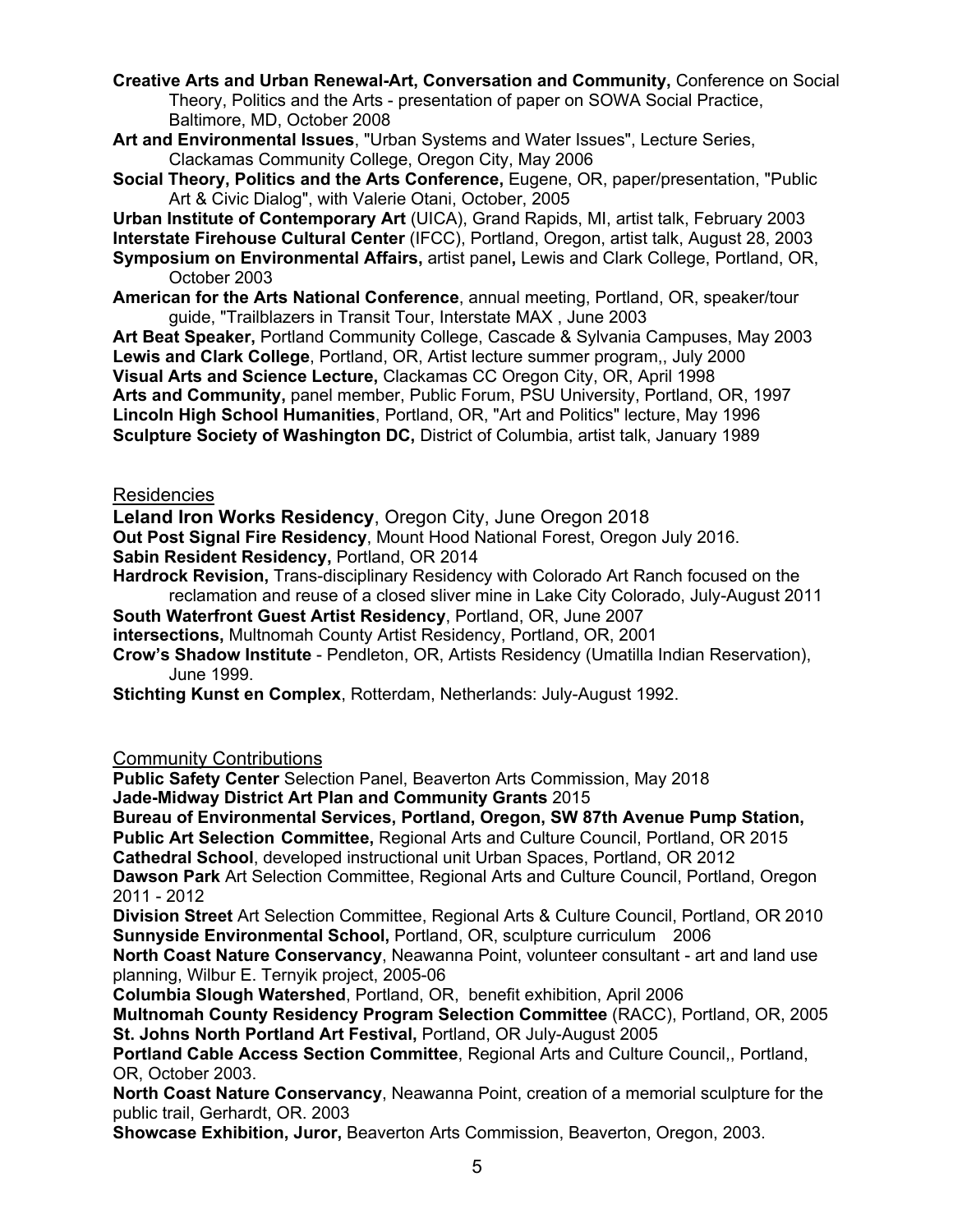**Heron Lakes Selection Committee,** Portland, Oregon, summer, 2001.

**ORLO** - Oregon environmental arts organization, Board Member & Chairman of the Exhibition Committee, 1997 to present, exhibition committee, 1995-96.

**Spanning Boundaries.** - Curation and organization of series of site specific installations about the Urban Growth Boundary, 1996, Orlo, environmental arts organization, Portland, OR **Colorado Visual Artist Fellowship Review Committee** - reviewer for interdisciplinary work, Colorado Council on the Arts, Denver, CO, 1998

**Hawthorne Bridge Color Selection Committee** - a committee composed of representatives from city, county, & state government, historians, engineers, educators, and community activists, to review and select new color scheme for the Hawthorne Bridge, Portland, Oregon 1996-1997.

**Portland Visual Chronicle** - City of Portland Archival Collection, on-going visual history of the city from an artists perspective, selection committee, 1991 to 1998, chair, 1995. North Portland Health Clinic - pubic art selection committee, 1998.

**New Goose Hollow Apartments** - College Housing Northwest, selection committee, 1997. **Arts in the Arboretum** - Hoyt Arboretum, Portland, OR. - 1994 -1997 visual arts curator **North Portland Health Center Selection Committee,** RACC, Portland, OR 1996 **Morrow County History Museum** - Heppner, Oregon, Brian Burke, Architect, artist consultant on creating installation space and Artist Residency Program, 1995.

**Hoyt Arboretum Master Plan** - Michael McCulloch Assoc, artist on team, 1992. **Beaverton Arts Commission,** City of Beaverton City Hall Art Selection Committee, 1985-86. **Co-curator Tenth Anniversary Show** (w/ John Weber), Northwest Artists Workshop, 1986 **Northwest Artists Workshop**, Board Member and Exhibition Committee, 1985-86.

### Teaching Experience

**Pacific Northwest College of Ar**t (PNCA), Associate Professor, Portland, OR, 1994 to present, sculpture, mixed media, Art Since 1945 (history) and Contemporary Art Theory.

**Vermont College, MFA** Studio mentor, 2000, 2005, 2006

**Portland State University**, Portland, OR, Adjunct Assistant Professor, 1992 to 2000, Creative Sculpture, Figurative Sculpture, Basic Design, Figure in Contemporary Art, Art Since 1945 (history - graduate & undergraduate students).

**University College**, College Park, Maryland, art history instructor, 1974-76.

## **Education:**

Carpenter Apprenticeship Training Program, Portland, Oregon, 1980-1985, Journeyman 1985. University of Maryland, College Park, Maryland, Art History, B.A. (cum laude) 1972 & M.A.1974.

# Selected Media

## **Books Catalogues and other Publications**

Art and Ecology, Carri Leroi, Ecological Society Bulletin, Spring 2018 *Resident Residency Catalog*, essay by Travis Nikolai supported by the Precipice Fund,, Portland, OR 2015

*Open Engagement Art and Social Practice Anthology*, edited by Jen Delos Reyes, May 2011, Portland State University, Portland, Oregon

*Hardrock Revision Report to Hinsdale County*, catalog published by Colorado Art Ranch, 2011 *South Waterfront Artist in Residence Program 2007-08*, conceived and edited by Linda K. Johnson, April 2009

*TBA:08 Festival Catalog*, Portland Institute for Contemporary Art, Portland, OR September 2008 *The Practice of Public Art*, edited by Cameron Cartiere and Shelly Willis, Series in Routledge research in cultural and media studies, New York: Routledge, 2008.

*Un/Common*, BFA Faculty Exhibition , Pacific Northwest College of Art, 2007 *Northgate Library Public Art*, Seattle Washington, Seattle City publication, July 2006 *Women Environmental Artists Directory*, San Francisco, 2005-2006, 2007-2009., 2012-13.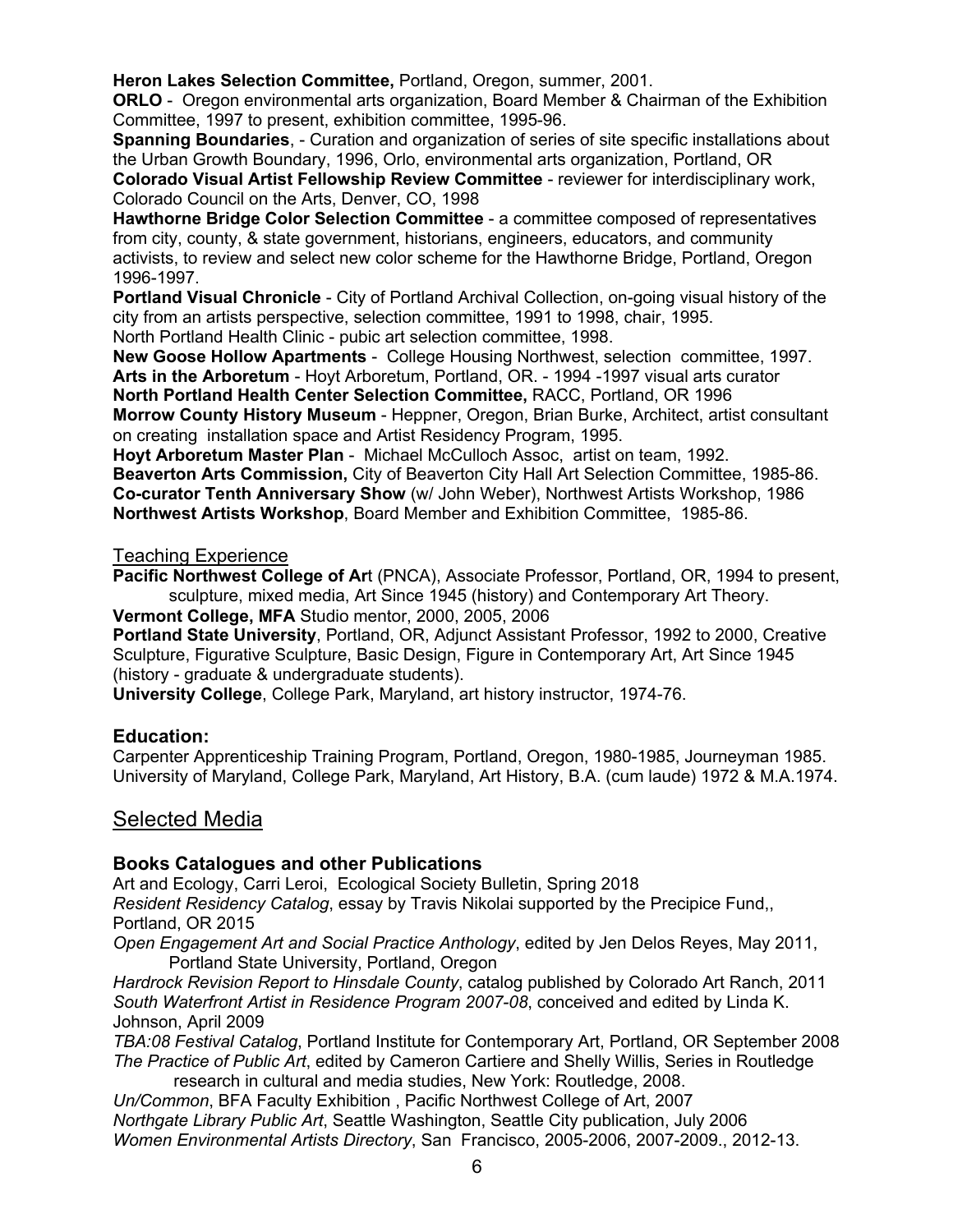*Core Sample: Portland Art Now*, exhibition catalog, ed. Randy Gragg & Matthes Stadler, 2004 *Interstate MAX Public Art Guide*, Mary Priester, Tri-County Metropolitian Transportation District of Oregon, 2004

*Here and Gone*, temporary projects commissioned by RACC in 2001, pp. 43-35 *UOU & PSU, Art and Design*, 1997, University of Ulsan, Ulsan, Korea. *The Visual Chronicle of Portland*, Volume I: Acquisitions 1985-1989, 1990, MAC

## **Selected Periodicals**

Bulletin of the Ecological Society of America 99, "Art/Science collaborations: new explorations of ecological systems, values, and their feedbacks", Aaron M. Ellison, Carri J. LeRoy, Kim J. Landsbergen and Emily Bosanquet., 180-191, 2018 Willamette Week, *Eye River,* Richard Speer, March 26 – April 1, 2014 Designated Best Public Art of the Year 2014 *Public Art Review,* On Location, Hardrock Revision, Linda Wysong, fall/winter 2011, 62-63. *High Country News,* Hardrock Revision, Laura Pritchett, vol 43 Nov28, 2011, 18- 20 & 28-29. *Oregonian,* "Neighbors to have peek at art, chance for input", Raymond Rendelman, April 3, 2010 *Willamette Week*, "Discovering the best of Pica's 2008 TBA fest", Brett Campell, Septr 3, 2008 *Oregonian,* "TBA "08: Festival ends with a flourish", Grant Butler, September 14, 2008 *Portland Tribune,* "Performance Art - Backyard Conversations", June 26, 2008 *Daily Journal of Commerce,* "South Waterfront Forges an Identity", Tuesday, July 8, 2008 *Portland Tribune,* May 8, 2007, "Renewal on the Riverbank", Joseph Gillivan *ArtNet* magazine, Exit Art Traffic Show, January, 2006 *Sustainable Industries Journal Northwest*, June,2005, "Portland ticks to the Pipe Dream",photo *Bear Delux,* Orlo publication, Spring, #22, 2005, photographs. *MassTransit,* June, 2004, "Portland", Lori Lungquist *ArtUS,* January-February, 2004, "Later", review of exhibition, Pat Boas. *Artweek,* July-August 2003, "...Wysong at Southern Exposure", SF. Alison Bing. *Oregon Historical Quarterly*, Winter 2002, "Picturing the Corps of Discovery ....",Jeff Ueker *Oregonian*, Portland, OR, September, 10, 1998, "LW art on display in .. the Portland Building" *Daily Journal of Commerce Magazine*, "A Walk in the Park", March 1996 *Oregonian,* Portland, OR, April 3, 1996, "Artistry piped into Bay 78", Megan McMorran. *Oregonian,* April 23, 1994, "The Year 2000 comes early to the Nine Gallery", Randy Gragg. *FNV Magazine*, Woerden, Netherlands, August 22, 1992, "Kunst op het werk". *Oregonian,* Portland, OR, February 21, 1993, "Public Passions", Randy Gragg. *Oregonian,* Portland, OR, January 16, 1991, "Artist Draws.... Line in the Sand", Randy Gragg. *Dance Magazine*, December, 1991, "Artquake", Martha Ullman. *Oregonian, Portland,* OR, April 27, 1990, 'Oregon Outdoor Sculpture Invitational" *Oregonian, Portland,* OR, June 6, 1990, "Eclectic at the Square", Randy Gragg. *Willamette Week,* Portland, OR,, March 8-14, 1990, "Art Choice - Stational L at the Blue Gallery" *City Paper,* Washington D.C.: April 7, 1989, "Art at Work", Mark Jenkins *Blue Prints*, published by the National Building Museum, Wnter 1989 *Concrete Construction,* Chicago, Il, June 1989, "Formwork becomes art at the NBN" *Image,* (NAWIC), August/September, 1989, "Linda Wysong Creates Moving Sculpture" *Carpenter International Magazine,* Washington D.C.,July 1987, May 1989, "Moving Circles" *Oregonian,* Portland, OR,, April 7, 1988, "Art Galleries.... shows for agile mind", Barry Johnson. *Oregon-Washington Labor Press,* April 17, 1987, "Iron Workers Help Out", *Oregonian,* Portland, Oregon: April 11, 1986, "Rain at Oregon School of Arts and Crafts" *Oregon Labor Press*, Portland, Oregon, January 6, 1984, "Art at Work" *AFL-CIO News,* Washington D.C., June, 1983, "Art on the Jobsite"